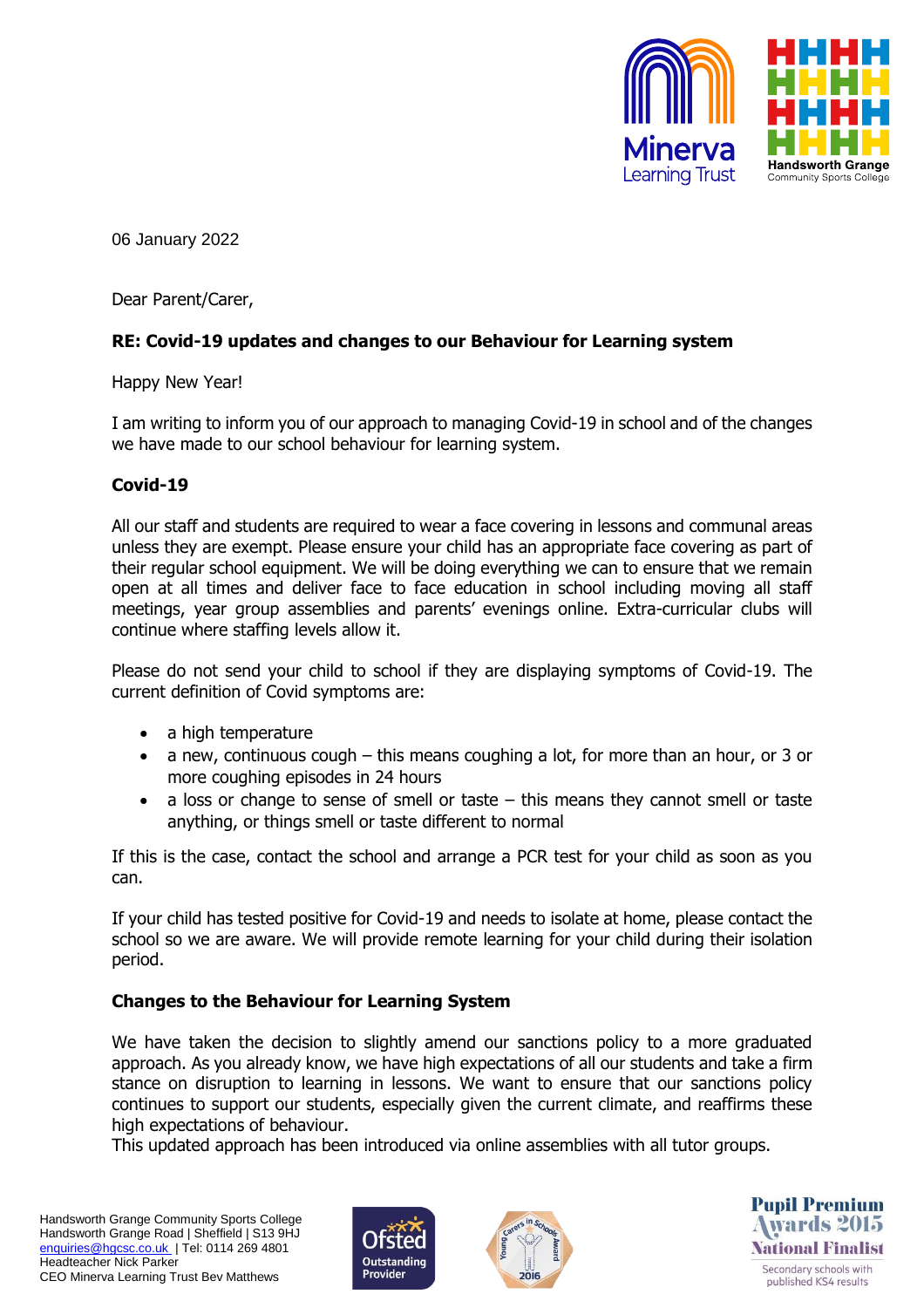

The diagram below outlines the basic graduated approach to sanctions for repeated poor behaviour during lessons. We feel this will allow students sufficient opportunity to amend and change behaviour so they and the rest of the class can continue to learn and progress.



A simplified version of the amendments to the sanctions systems has been included at the end of this letter for your information. The more detailed versions will be available on the school website.

In order to support your child and the school can we ask that you regularly check your child's planner for detention stickers (red / blue) and discuss any poor behaviour with them. It is your child's responsibility to inform you if they have been issued a detention, we will communicate this to you via the sticker in their planner.

Although occasionally things may go wrong for some students the majority of the time our students are engaged and work hard to learn and make progress. Informing parents through positive phone calls and positive postcards for example is also important and we will continue to do this so you are able to celebrate your child's achievements with them.

I also ask that you have and use our Parent App as this allows you to receive live feedback on your child's achievements, behaviour and attendance.

By working together, we can continue to make a difference and improve the life chance and futures of all our young people.

Please contact the school if you have any questions.

Yours sincerely

Mr N Parker Headteacher





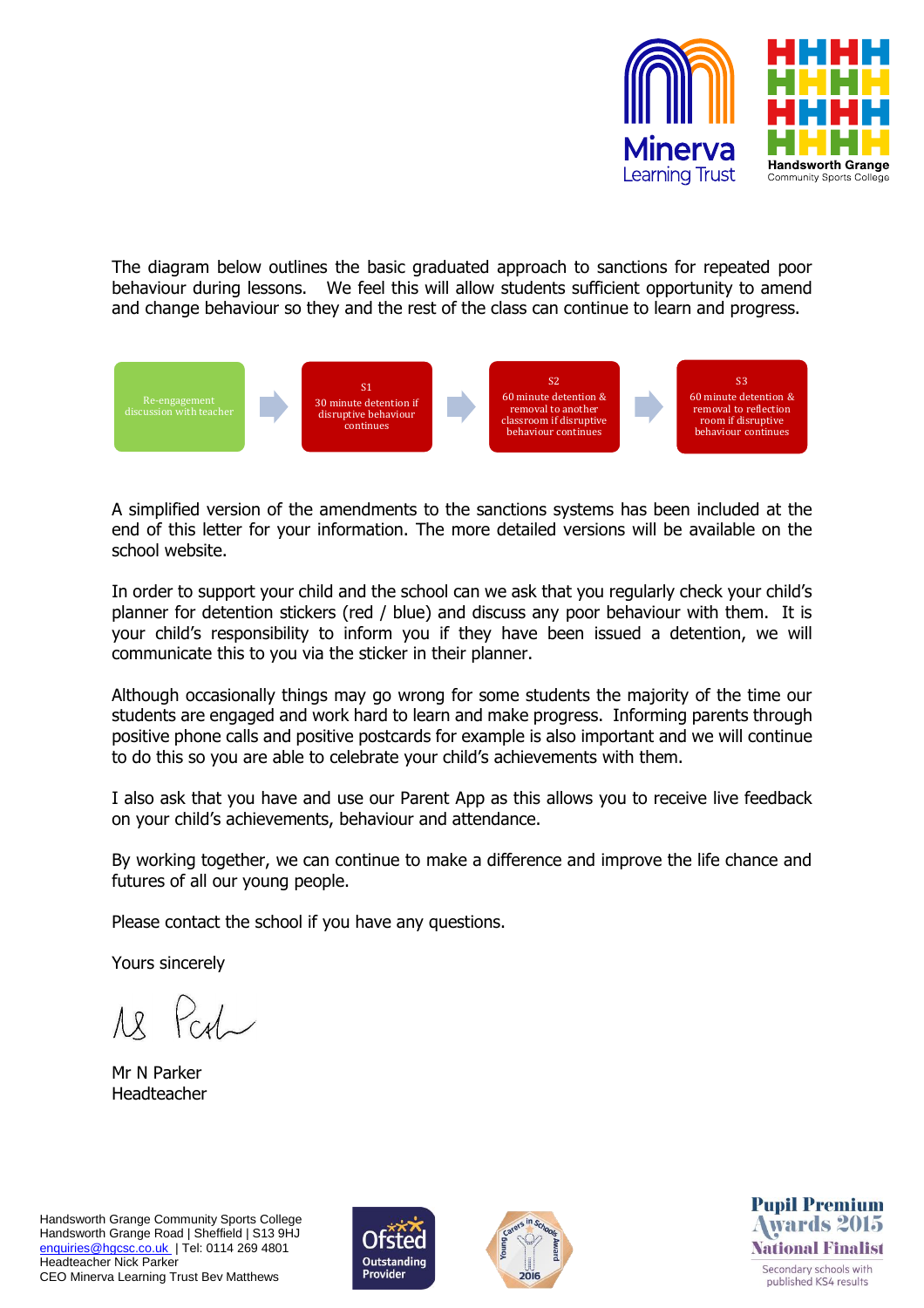

# **Sanctions Flow Chart**